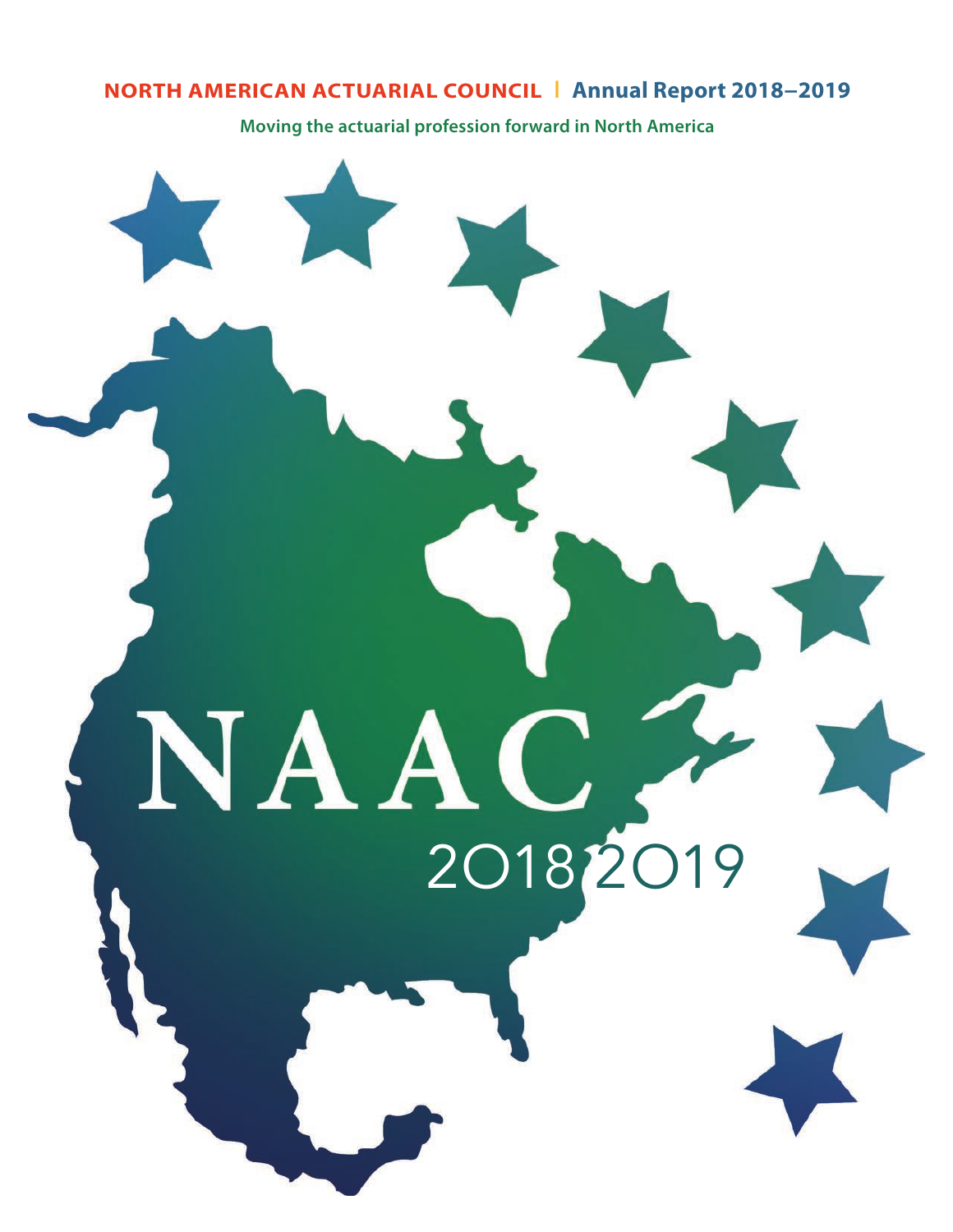# TABLE OF CONTENTS

# 1 What NAAC Does

# 3 2018-2019 NAAC Accomplishments

| Information-Sharing Among |  |
|---------------------------|--|
|                           |  |

# **5** NAAC Members and Staff

# 10 Appendix

|--|--|--|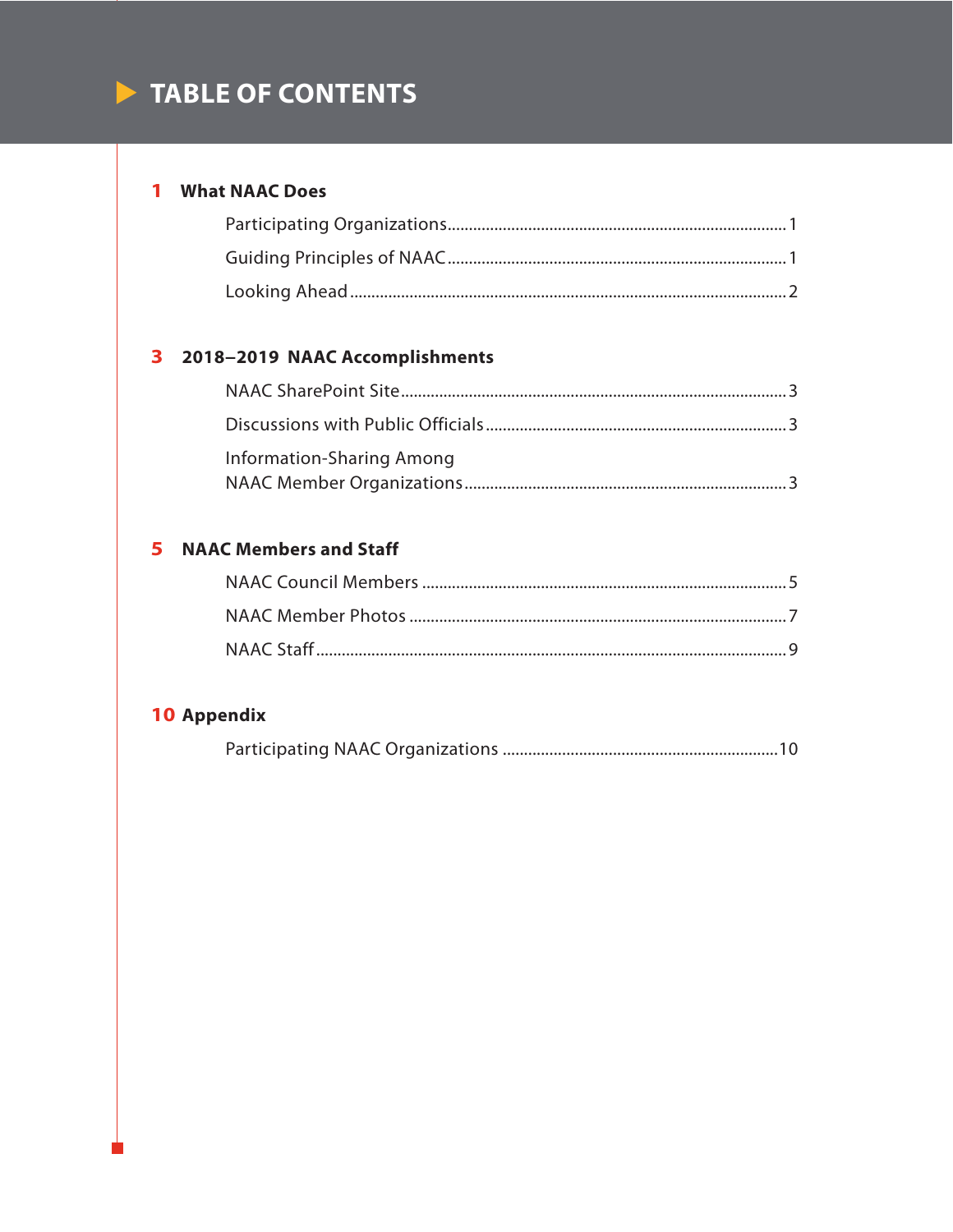

## **Participating Organizations**

The North American Actuarial Council (NAAC) brings together nine actuarial organizations on the North American continent:

- American Academy of Actuaries (Academy) (U.S.-based)
- ASPPA College of Pension Actuaries (ACOPA) (U.S.-based)
- Asociación Mexicana de Actuarios (AMA)
- Asociación Mexicana de Actuarios Consultores (AMAC)
- Canadian Institute of Actuaries (CIA)
- Casualty Actuarial Society (CAS) (U.S.-based)
- Colegio Nacional de Actuarios (CONAC)
- Conference of Consulting Actuaries (CCA) (U.S.-based)
- Society of Actuaries (SOA) (U.S.-based)

## **Guiding Principles of NAAC**

Section 2 of the North American Actuarial Council Working Agreement provides the official description of NAAC's purpose. It is published in the NAAC Manual and is included in publications distributed by the Participating Organizations to their members.

The Participating Organizations jointly acknowledge that:

- The operating environments in the three North American countries are very different,
- The Participating Organizations' members expect the organizations to leverage resources and take appropriate advantage of synergies, and
- Increased information sharing and dialogue among the Participating Organizations has the potential to yield collective insights valuable to each organization.

Accordingly, the Participating Organizations define NAAC's purpose as follows:

- 1. NAAC is to be a catalyst for dialogue on key issues facing the North American actuarial profession.
- 2. NAAC is to be a facilitator of opportunities for leveraging of resources across organizations.
- 3. NAAC is to be a source of knowledge in identifying conditions, trends, assumptions, and key issues affecting the North American actuarial profession and benchmarking best practices among member organizations.
- 4. NAAC is to be a forum for information sharing on current and potential activities among the North American actuarial organizations.
- 5. NAAC is to be a forum where networking occurs and camaraderie is built among the leaders of the North American actuarial organizations.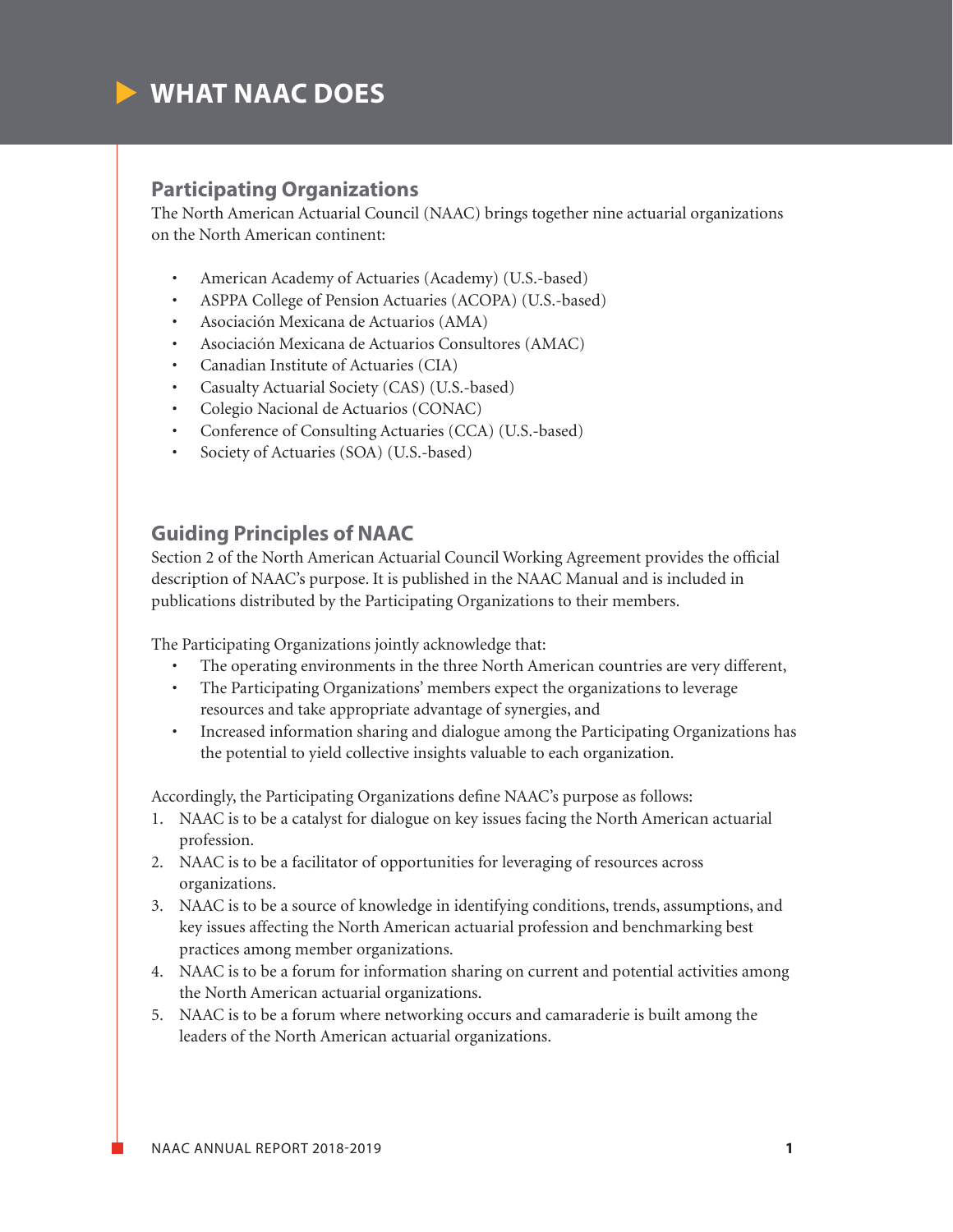In fulfilling its purpose, NAAC shall abide by the following guiding principles:

- The conditions, cultures and perspectives of each individual country and their member organizations will be respected and valued.
- The autonomy of each member organization to pursue its mission and purpose will be preserved.
- The public interest will always be a primary consideration.
- The best interests of the profession will always be considered.

# **Looking Ahead**

Leaders of NAAC member organizations are responsible for supporting the spirit and communicating the content of the Working Agreement to their respective organizations. In the years to come, NAAC shall serve as a forum for the exchange of ideas, common problems, and common solutions for the myriad issues facing the North American actuarial community.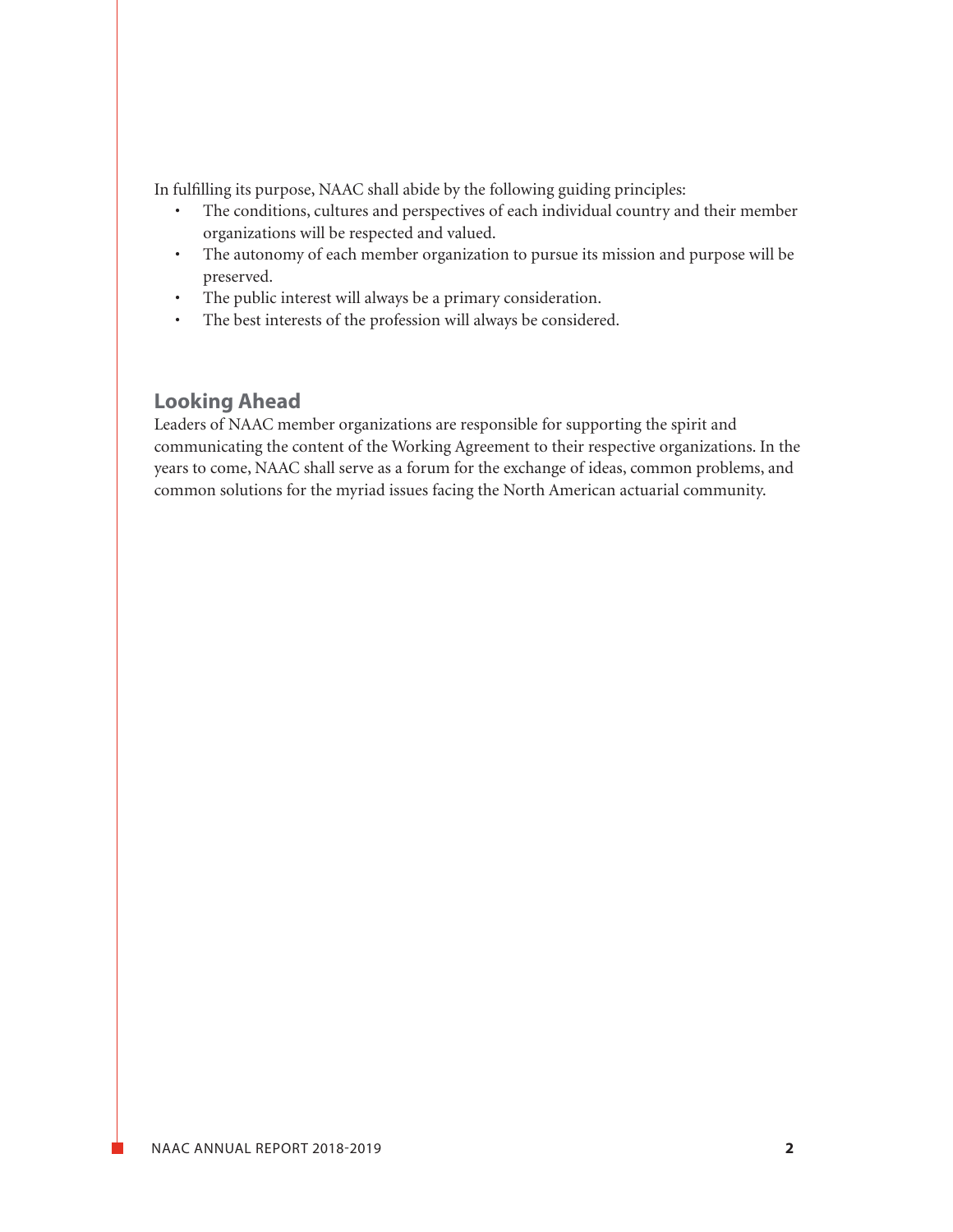# **2018-2019 NAAC ACCOMPLISHMENTS**

## **NAAC SharePoint Site**

The NAAC SharePoint site enables NAAC members to share files and documents, including meeting materials, approved minutes, the NAAC manual, the NAAC annual report, policy statements, and other information. Access is limited to authorized users only.

# **Discussions with Public Officials**

## **Visit to the Canadian Senate and Discussion of Its Role within the Canadian Government Structure**

Hon. Senator Pierre Dalphond provided NAAC members with an overview of the role of the Canadian Senate and explained the history of Canada's federal structure.

# **Information-Sharing Among NAAC Member Organizations**

### **Discussion of Recent Developments with the International Actuarial Association (IAA)** NAAC members discussed their differing views of the IAA's restructuring.

#### **Environmental Scanning**

NAAC members saw a presentation of the results of the SOA's environmental scanning process, which identified the trends the SOA has found to be affecting actuaries: big data, data analytics, and predictive modeling. They also discussed what they feel will ensure the long-term growth of the profession.

#### **Actuaries Climate Index and Actuaries Climate Risk Index**

NAAC members were advised of the progress being made toward the release of these indices, a long-standing research project involving the Academy, the CAS, the CIA, and the SOA. The Actuaries Climate Index has been released (http://actuariesclimateindex.org/home/) and progress continues to be made toward the Actuaries Climate Risk Index.

#### **Discussion of How Canada is Adapting to Climate Change**

NAAC members saw a presentation that addressed the rising cost of catastrophic events like floods. They discussed the proportion of insured to uninsured losses and its economic consequences.

### **Autonomous Vehicles**

NAAC members saw a presentation on autonomous vehicles. This presentation discussed the degree of technological advancement in the field and the technology's possible future applications. It also addressed how to insure these vehicles based on the legal liability issues their use raises.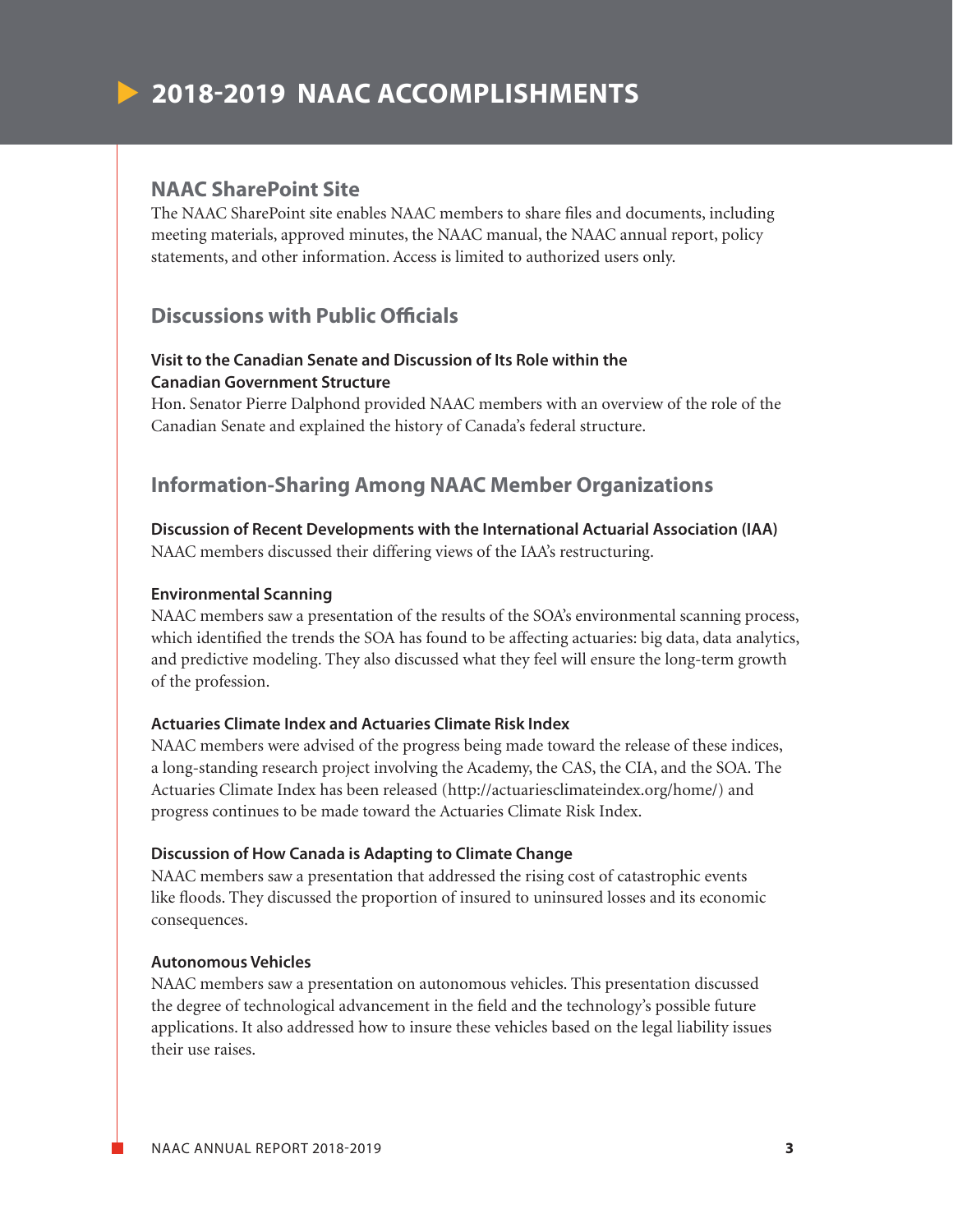#### **Measuring, Monitoring, and Managing Distracted Drivers**

NAAC members saw a presentation on how technological advances incorporated into new vehicles are making it easier for insurance companies to better understand drivers' behavior, and how accessing this information influences insurance companies' decision-making.

#### **Educative Statement and Primer on Rating Variables**

NAAC members saw a presentation on this topic in relation to P&C insurance.

#### **Discussion of Various Pension Issues**

#### *The Canadian Retirement System*

 NAAC members saw a presentation on the history of the Canadian Pension Plan and the challenges it faces.

#### *Different Measures of the Same Pension Plan Liability*

 NAAC members saw a presentation about how different actuarial methods can result in different measures of the same pension plan liability.

#### **Integrating Actuarial and Data Science Skills in the Workplace**

NAAC members saw a presentation on this topic.

#### **Promoting the Profession**

NAAC members discussed their respective efforts to create new opportunities for actuaries.

#### **Discussion of the Meaning of "Public Interest" in a Professional Context**

NAAC members saw a presentation on this topic.

#### **NAAC Agenda-Setting**

In keeping with their previous commitment to do so, NAAC members have addressed broad discussion topics to encourage spontaneous discussion, which helps to identify naturally collaboration opportunities among NAAC member organizations.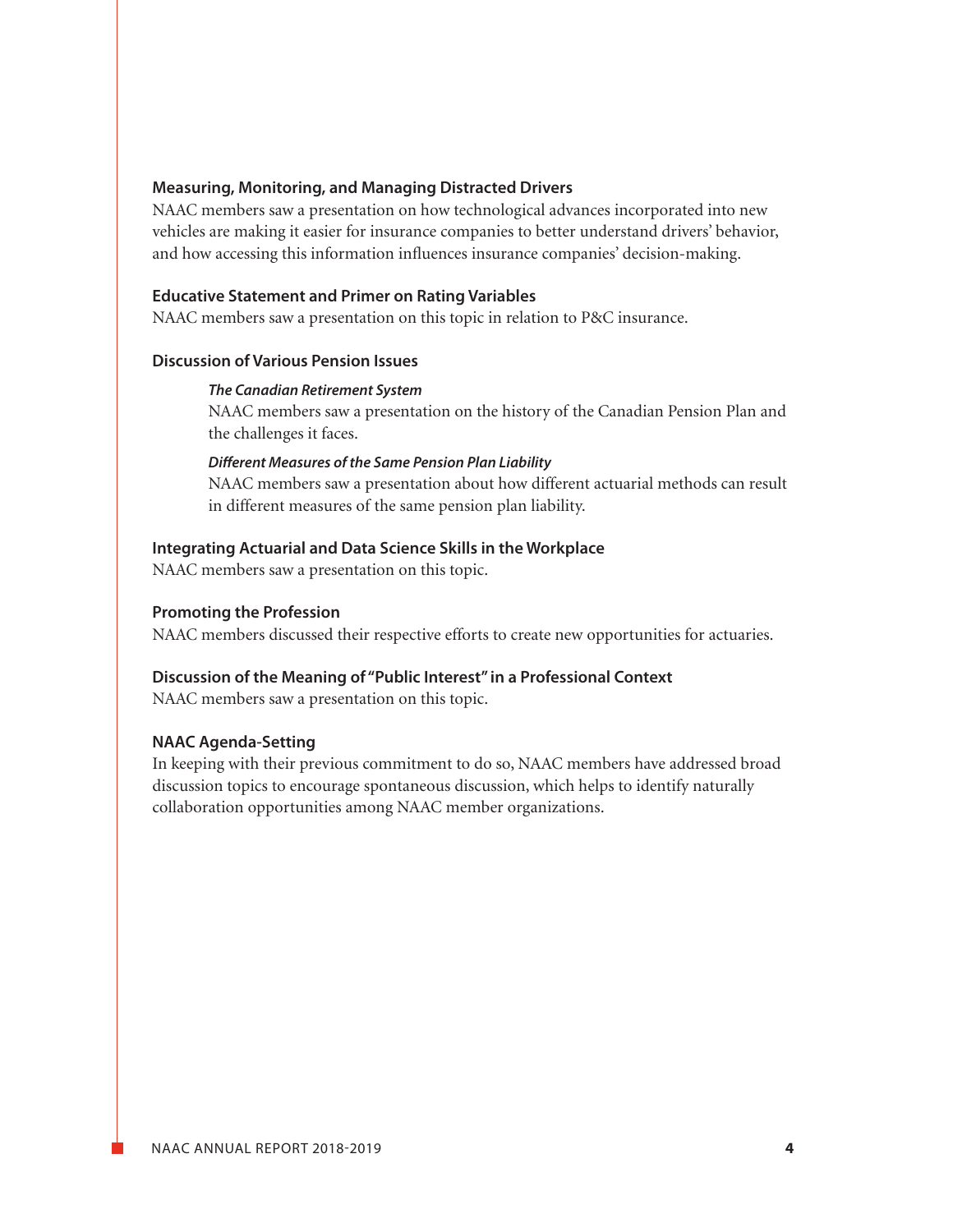# **NAAC MEMBERS AND STAFF**

The North American Actuarial Council is composed of up to two officers of each Participating Organization. One of the two officers is the president of the Participating Organization, and the other is usually the president-elect, although an organization can appoint another officer it considers more appropriate.

## **2019 NAAC Council Members**

#### **Academy**

President: Shawna S. Ackerman President-Elect: D. Joeff Williams

### **ACOPA**

President: John R. Markley President-Elect: Lauren R. Okum

## **AMA**

President: Jorge Campa Vice President: Patricio Belaunzarán

#### **AMAC**

President: Roberto Rocha Vice-President: Rosalba Del Castillo

## **CIA**

President: John L. Dark President-Elect: Marc Tardif

#### **CAS**

President: James K. Christie President-Elect: Steven D. Armstrong

## **CONAC**

President: Luciano Devars Vice President: Ana María Ramírez

## **CCA**

President: Edward M. Pudlowski President-Elect: Michael S. Clark

#### **SOA**

President: James M. Glickman President-Elect: Andrew D. Rallis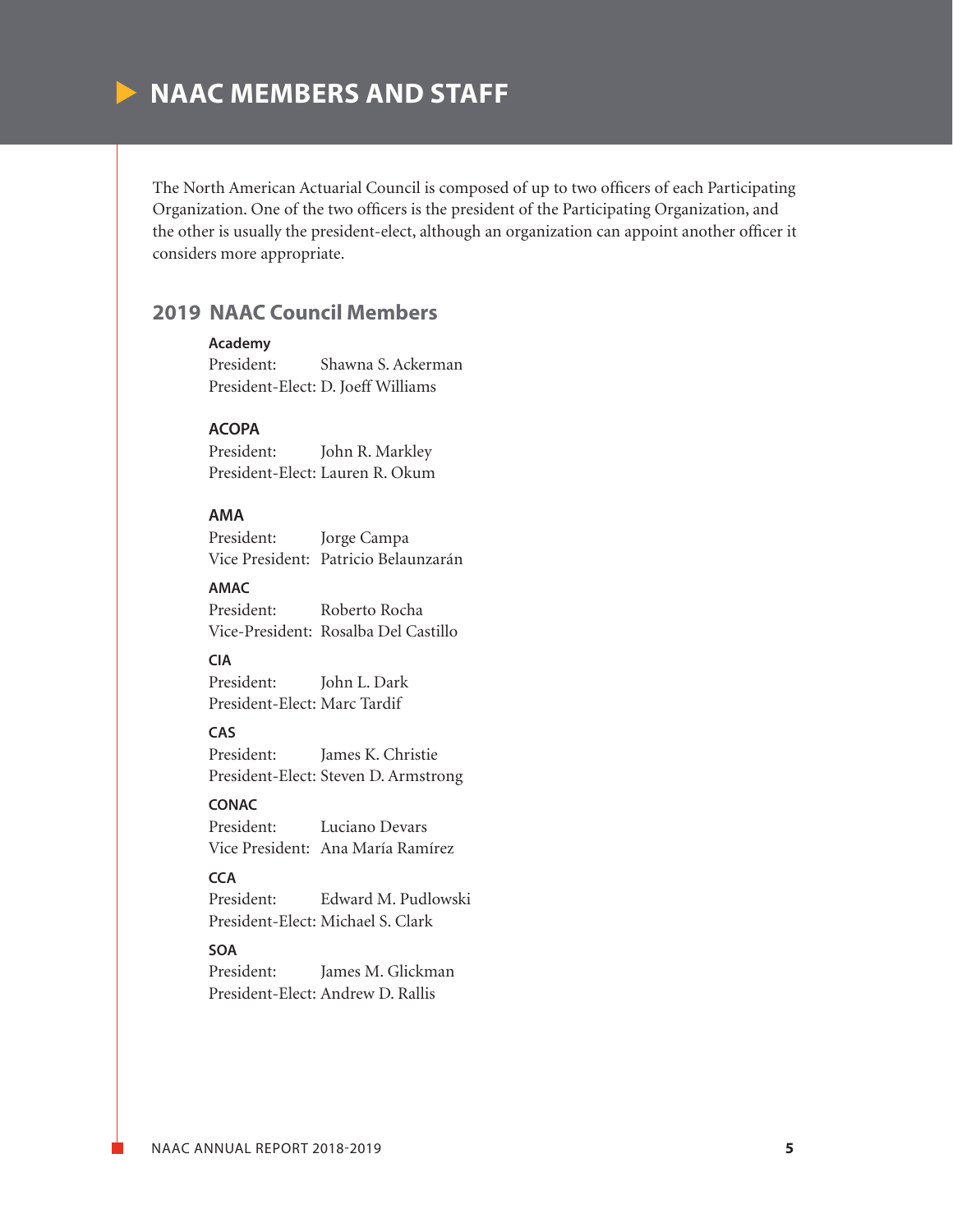# **2018 NAAC Council Members**

#### **Academy**

| President:       | Stephen A. Alpert  |
|------------------|--------------------|
| President-Elect: | Shawna S. Ackerman |

## **ACOPA**

| President:       |  |
|------------------|--|
| President-Elect: |  |

William G. Karbon John R. Markley

#### **AMA**

President: Jorge Campa Vice President: Patricio Belaunzarán

## **AMAC**

President: Roberto Rocha Vice-President: Rosalba Del Castillo

#### **CIA**

President: Sharon Giffen President-Elect: John L. Dark

## **CAS**

President: Brian Z. Brown

President-Elect: James K. Christie

## **CONAC**

President: Luciano Devars

Vice President: Ana María Ramírez

## **CCA**

President: John H. Lowell President-Elect: Edward M. Pudlowski

#### **SOA**

President: Mike Lombardi

President-Elect: James M. Glickman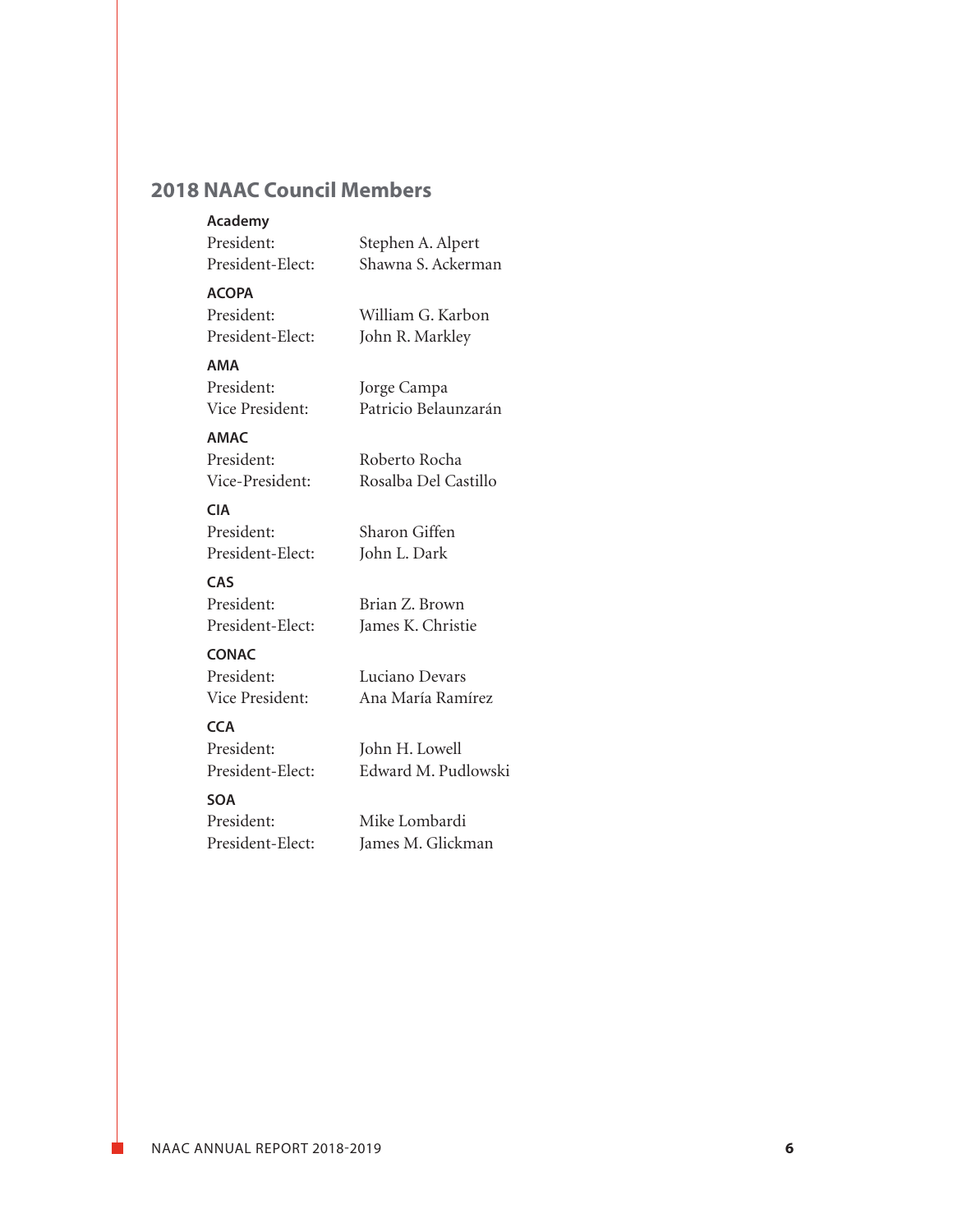## **NAAC Member Photos**



**D. Joeff Williams** *Academy President-Elect 2019*



**Shawna S. Ackerman** *Academy President 2019 President-Elect 2018*



**Stephen A. Alpert** *Academy President 2018*



**Lauren R. Okum** *ACOPA President-Elect 2019*



**John R. Markley** *ACOPA President 2019 President-Elect 2018*



**William G. Karbon** *ACOPA President 2018*



**Crisóforo Suárez** *AMA President 2018-2020*



**Jorge Campa** *AMA President 2016-2018*



**Patricio Belaunzarán** *AMA Vice President 2016-2020*



**Salim Afiune** *AMAC President 2018-2020*



**Rodrigo Corominas** *AMAC Vice President 2018-2020*



**John L. Dark** *CIA President 2019 President-Elect 2018*



**Roberto Rocha** *AMAC President 2016-2018*



**Sharon Giffen** *CIA President 2018*



**Rosalba Del Castillo** *AMAC Vice President 2016-2018*



*President-Elect 2019*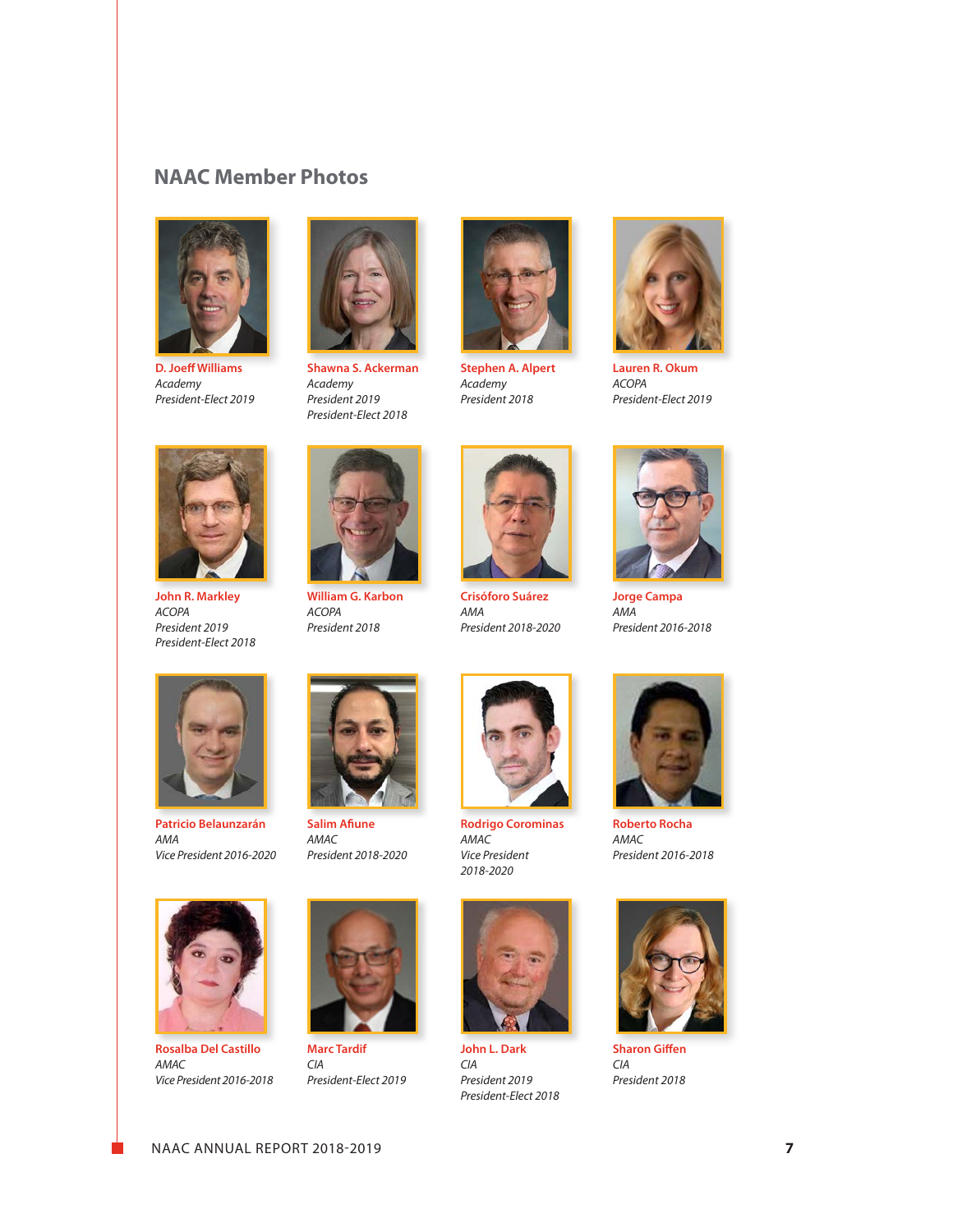

**Steven D. Armstrong** *CAS President-Elect 2019*



**James K. Christie** *CAS President 2019 President-Elect 2018*



**Brian Z. Brown** *CAS President 2018*



**Michael S. Clark** *CCA President-Elect 2019*



**Edward M. Pudlowski** *CCA President 2019 President-Elect 2018*



**John H. Lowell** *CCA President 2018*



**Luciano Devars** *CONAC President 2017-2019*



**Ana María Ramírez** *CONAC Vice President 2017-2019*



**Andrew D. Rallis** *SOA President-Elect 2019*



**James M. Glickman** *SOA President 2019 President-Elect 2018*



**Mike Lombardi** *SOA President 2018*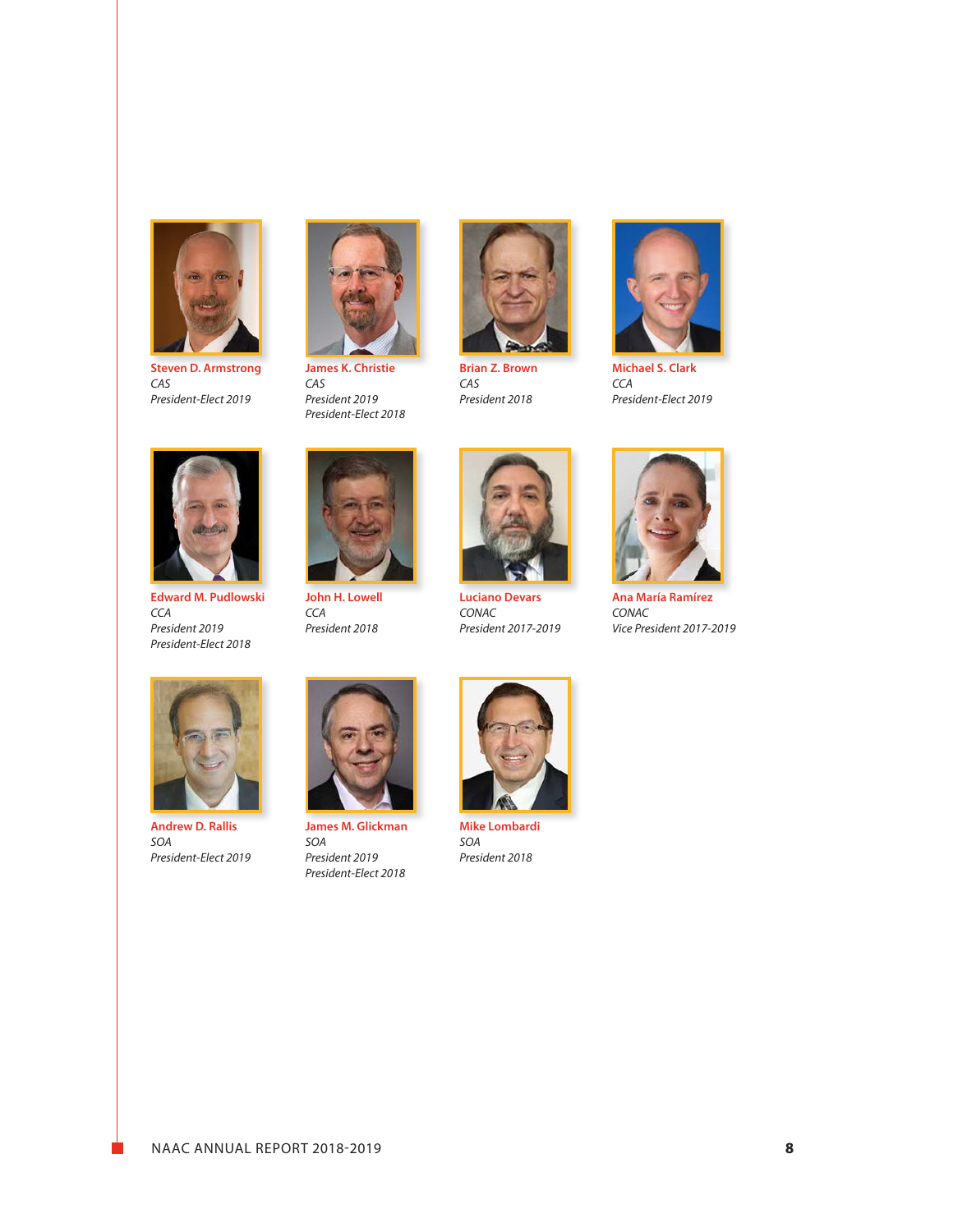## **NAAC STAFF**

The executive directors of the Participating Organizations attend and participate in NAAC meetings, but are not members of NAAC and do not vote.

## **Chief Staff Officers**



**Mary Downs** *Academy Executive Director*



**Marty Pippins** *ACOPA Executive Director (as of May 2018)*



**Michel Simard** *CIA Executive Director*



**Cynthia Ziegler** *CAS Executive Director*



**Kelly Fanella** *CCA Executive Director*



*CONAC Executive Director*



**Greg Heidrich** *SOA Executive Director*

# **Other Staff**

When appropriate, the Academy agrees to make its legal counsel available to NAAC, and to coordinate, upon request, with counsel for the CIA and the Mexican organizations.

Academy Senior Policy Analyst Claire Mickelson provides staff support for NAAC. She can be reached at 202-223-8196 or at mickelson@actuary.org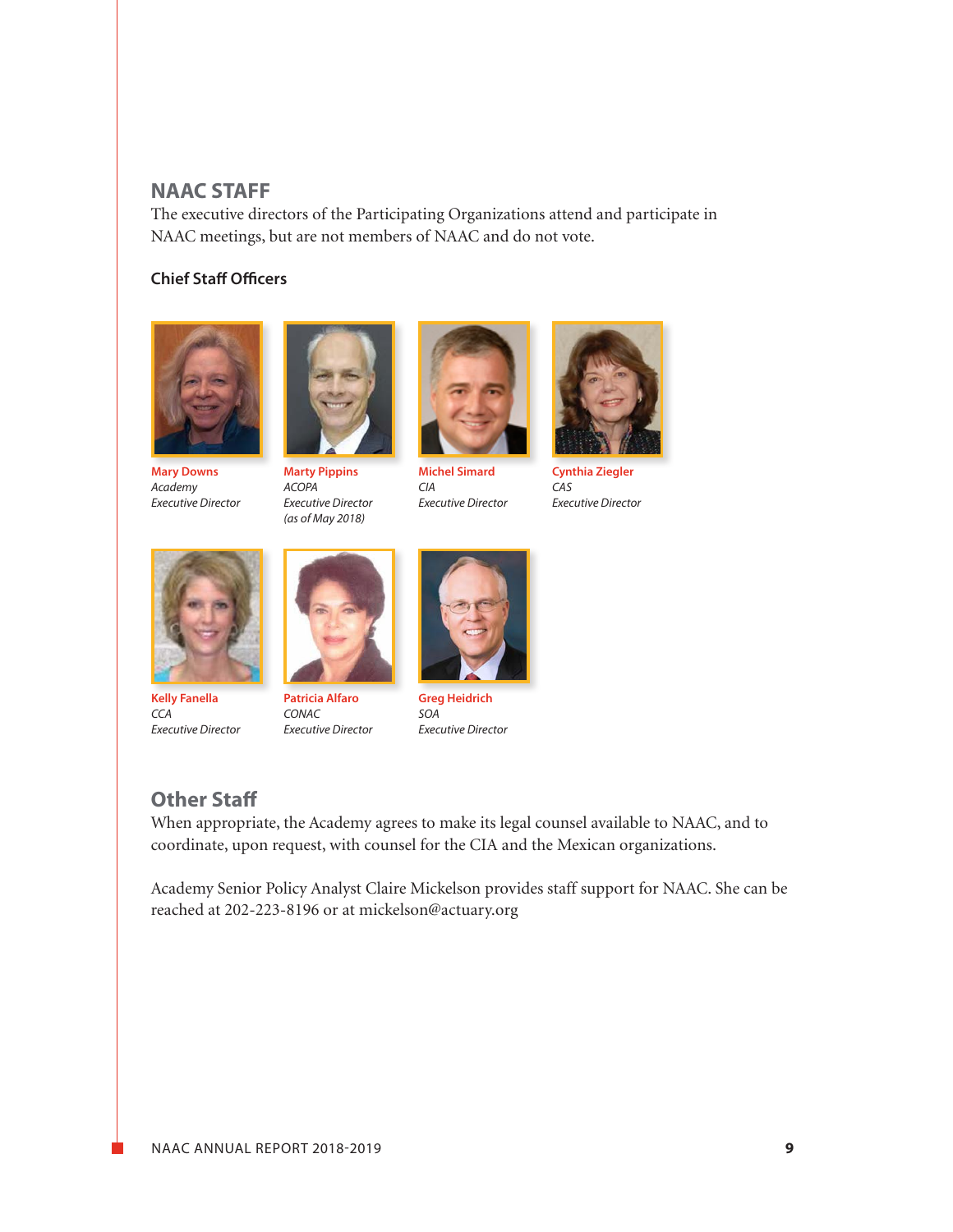

# **NAAC Participating Organizations**

NAAC brings together the five national actuarial organizations in the United States, the three in Mexico, and the Canadian Institute of Actuaries. The self-described missions of the nine Participating Organizations are summarized as follows:

#### **American Academy of Actuaries (Academy)**

The Academy serves the public and the U.S. actuarial profession. To accomplish this, as the public voice for the United States actuarial profession, the Academy provides independent and objective actuarial information, analysis, and education for the formation of sound public policy; provides for the establishment, maintenance, and enforcement of high professional standards of actuarial qualification, practice, and conduct; advances actuarial practice by informing and educating its members on public policy and professionalism issues and current and emerging practices; identifies and addresses issues on behalf of the public interest on matters in which actuarial science provides a unique understanding; increases the public's understanding and recognition of the value of the actuarial profession; provides opportunities for professional development of its members through volunteerism and service to the profession; facilitates and coordinates response to issues of common interest among the U.S. based actuarial associations; and coordinates the representation of the U.S. profession globally. The vision of the Academy is that financial security systems in the United States be sound and sustainable, and that actuaries be recognized as pre-eminent experts in risk and financial security.

#### **ASPPA College of Pension Actuaries (ACOPA)**

All credentialed actuarial members of ASPPA are members of the ASPPA College of Pension Actuaries (ACOPA). ACOPA is a part of the American Society of Pension Professionals and Actuaries (ASPPA). The major goal of ASPPA and ACOPA is to educate all retirement plan professionals and to preserve and enhance the employer-based retirement system as an essential part of a national retirement income policy in the United States. ACOPA is responsible for identifying and addressing the professional development needs of the actuarial membership of ASPPA. ACOPA is also the primary source of professional organizational support for pension actuaries, and is charged with carrying out ASPPA's responsibilities as one of the recognized U.S.-based actuarial organizations and as a member of NAAC.

#### **Canadian Institute of Actuaries (CIA)**

As the national organization of the actuarial profession in Canada, the Canadian Institute of Actuaries (CIA) serves both the public interest and the profession by promoting the advancement of actuarial science; providing for the education and qualification of current and prospective members; providing professional guidance to its members and ensuring that actuarial services they provide meet the highest standards; and advocating for the profession and providing timely and relevant contributions to the development of public policy. The vision of the CIA is for its members to be recognized as trusted leaders in the quantification and management of risks and contingent events.